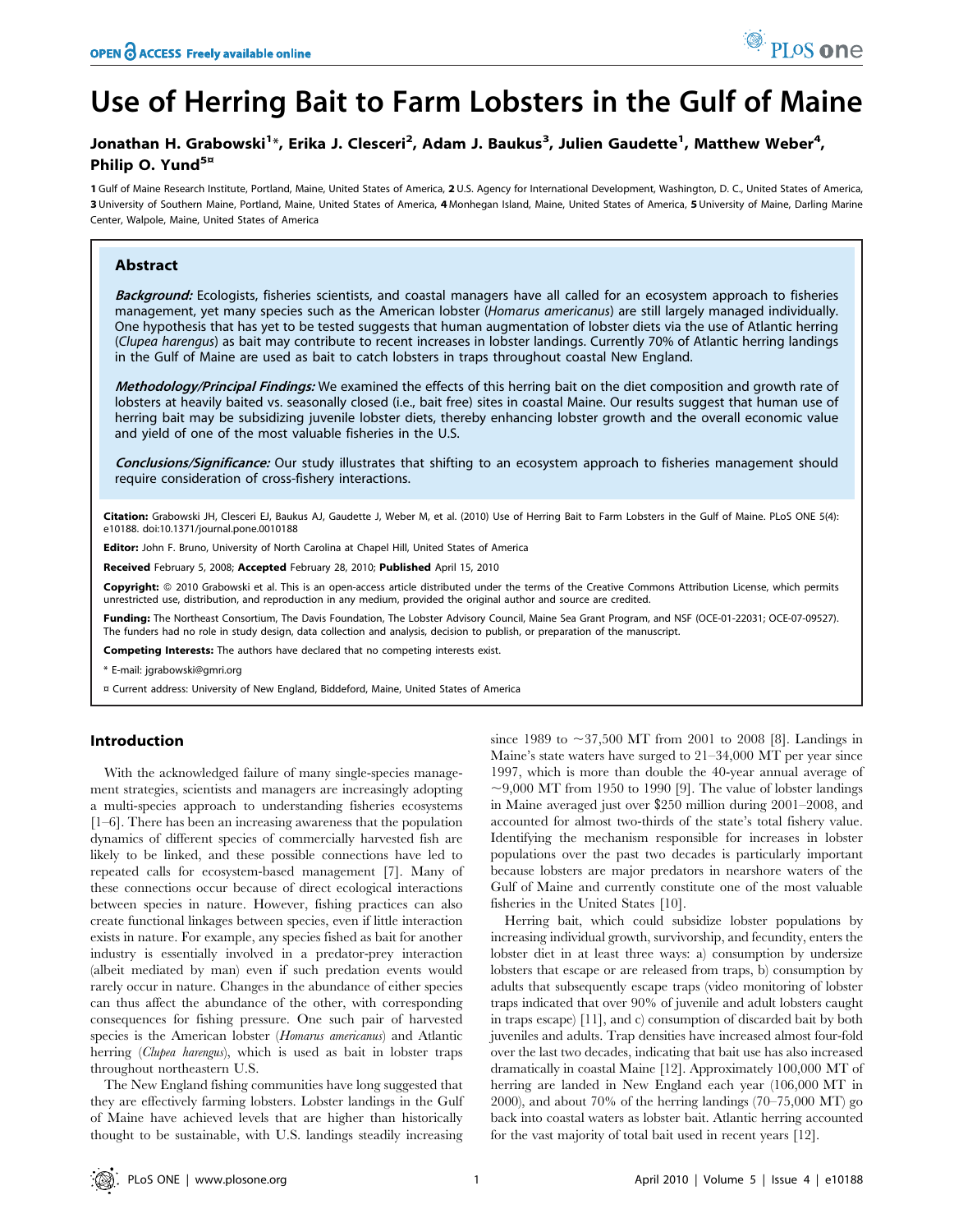Other hypotheses have been advanced to explain the increase in lobster landings. The predator reduction hypothesis maintains that lobster populations have surged because the overexploitation and subsequent collapse of natural predators like the Atlantic cod has released juvenile lobsters from substantial predation pressure [5]. The importance of sheltered habitats to juvenile lobsters supports this hypothesis [13,14], and catches of crustacean prey in this region are inversely correlated with that of cod [15]. Ecologists have also demonstrated empirically that crustacean mortality rates are higher on offshore ledges where groundfish are still abundant, whereas mortality rates were much lower in coastal regions of the Gulf of Maine where groundfish are less abundant and smaller [16,17].

Trends in lobster and groundfish landings over the past century also suggest that groundfish may exert top-down control on lobsters. Cod fishing in coastal waters intensified in the 1930's with the advent of refrigeration and coastal cod stocks in the Gulf of Maine were considered depleted by 1950 [17]. In contrast, lobsters, which experienced a precipitous decline in landings between 1920 and 1950, began increasing in abundance by the end of the 1940's. In the 1990's, lobster landings began increasing again, which coincided with the implementation of additional groundfish fishery reductions throughout the Gulf of Maine. These trends collectively suggest that the reduction in predators may at least partially explain why lobster abundance is currently high, and should be considered in concert with other possible explanations.

Other important factors that may have influenced lobster landings include water temperature, changes in lobster management, and recruitment. However, changes in physical factors such as water temperature do not adequately explain recent trends in lobster population dynamics throughout southern New England, Maine, and the Maritime Provinces of Canada [12,18]. No major regulatory changes occurred during this period [19]. Strong correlations between new recruits and both juvenile lobster abundance and commercial landings along the coast of Maine suggest that recruitment at least partially limits lobster populations in the Gulf of Maine [10,20]. Disentangling the multiple factors that might influence lobster recruitment and be responsible for recent population increases remains a major challenge for fisheries ecologists and managers.

In this study, we evaluated how much herring bait contributes to the production of lobster biomass by quantifying the diet composition (via nitrogen stable isotope analyses [SIR's] and stomach content analysis) and growth (with a mark-recapture experiment) of sublegal (66–83 mm carapace length [CL]) juvenile lobsters in areas with vs. without bait in mid-coast Maine in 2002 through 2004. Monhegan Island (MI) served as a bait-free area because its lobster fishery closes seasonally from the end of May until early December, when lobsters are actively growing [21]. Subtidal (10–15 m depth) sites around MI were compared to proximal sites around the Georges Islands (GI), where fishing remains intense from the spring through the fall. MI is subject to a unique management plan, and hence is the only seasonally baitfree area available for study.

Nitrogen SIR's  $(\delta^{15}N)$  measure an organism's trophic position and prey assimilation (as opposed to simple intake) [22]. Analysis of nitrogen SIR's of the three most common natural prey of lobsters (i.e., crabs, sea urchins, and molluscs) [23] at our study sites determined that  $\delta^{15}N$  values for herring were 1.2–5.6 ‰ higher than for natural prey as a consequence of isotopic trophic enrichment (herring:  $11.7 \pm 0.1$   $\delta^{15}$ N [mean  $\pm 1$  standard error]; Cancer crabs:  $10.5\pm0.1$   $\delta^{15}N$ ; urchins:  $6.1\pm0.2$   $\delta^{15}N$ ; and mussels: 7.7 $\pm$ 0.2  $\delta^{15}$ N). This trophic fractionation ( $\delta^{15}$ N difference between consumer and food) suggests that herring are about

0.5 to 1.5 trophic levels above typical lobster prey [24]. This premise is also supported by information on the feeding biology of these species. Sea urchins and mussels are primarily herbivores, while crabs are primary carnivores that largely feed on urchins, molluscs, and other herbivores. By contrast, herring feed mainly on herbivorous (as juveniles) and carnivorous (as adults) copepods, thus shifting from primary to secondary carnivores during ontogeny. Consequently, the nitrogen SIR of lobster tissue serves as a chemical tracer that can be used to indicate whether herring or other higher trophic level prey is a prevalent component in the diet of lobsters. Although C SIR's are often used to identify dietary sources, C SIR values did not differ for lobsters reared for four months on diets of herring and mussels (See Methods). Use of the N SIR tracer to infer diet trends coupled with growth information from lobster mark-recapture experiments at baited vs. seasonally bait free sites in coastal Maine permitted us to evaluate whether herring bait augments lobster stocks in the Gulf of Maine.

#### Results

#### Herring dietary contribution

Lobsters were collected via SCUBA and dissected at both seasonally bait-free (MI) and baited (GI) sites in early June directly after the Monhegan Island fishery closed (May 31) and then again in October after several months of closure. A two-way ANOVA revealed a significant interaction between site and season on nitrogen SIR values (site x season interaction:  $F_{1,100} = 6.6$ ,  $p = 0.01$ ). Year effects were not significant and consequently were removed from the final model. Nitrogen SIR values were significantly lower for MI lobsters from October (after 5 months without bait) than for MI lobsters from June shortly after fishing stopped (Figure 1; Ryan's Q test:  $p<0.05$ ). In each season, SIR values of GI lobsters were significantly greater than those from MI



Figure 1. The effects of herring bait on the diet of lobsters in coastal Maine. Nitrogen stable isotope ratios [SIR's] for sublegal (66–83 CL) lobsters in the summer and fall from closed and open sites in midcoast Maine ( $n = 10$ ; error bars  $= +1$  SE). ANOVA revealed a significant interaction between site and season. Nitrogen SIR's of Monhegan lobsters were significantly lower in October than in June, but did not differ at the baited (GI) site. Higher  $\delta^{15}$ N values for lobsters indicate greater proportions of higher trophic levels such as herring in their diet. doi:10.1371/journal.pone.0010188.g001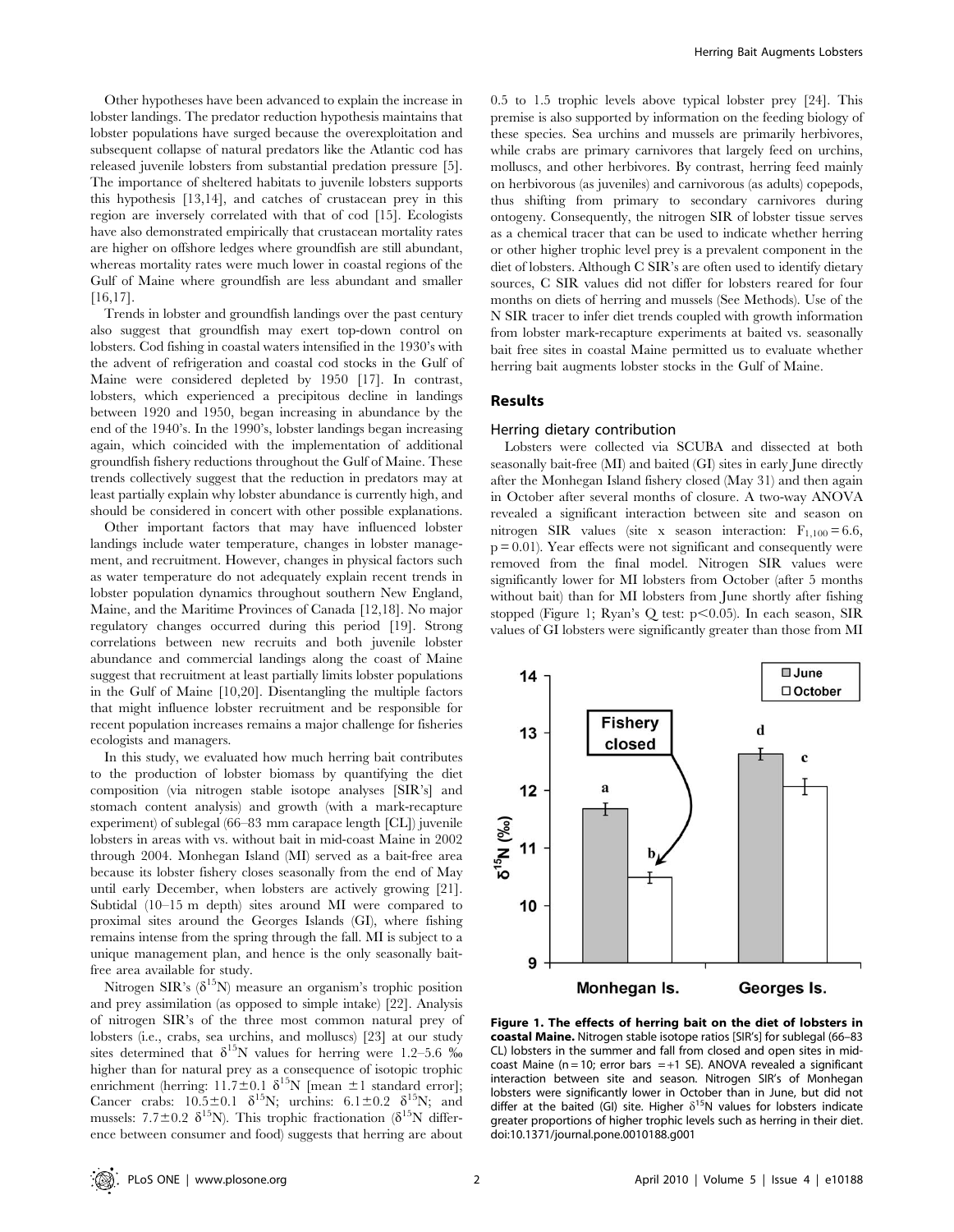(Ryan's Q test:  $p$ <0.05). However, the magnitude of this effect was much more pronounced in the fall than in June (Figure 1) after lobster fishing had been closed at MI. Because nitrogen SIR's for the natural prey of lobsters are substantially lower than that of herring, these results suggested that lobster consumption of herring was common at our sites, except when lobster fishing was prevented at MI.  $\delta^{13}C$  values of lobsters, which should reflect differences in the source of carbon fixed via photosynthesis, did not differ between the sites.

Lobsters were raised in the lab in the summer and fall of 2004, and were provided diets of herring vs. natural prey to examine if nitrogen SIR's are influenced by diet. This experiment determined that N SIR's indicate differences between fish and natural prey diets in lobsters; there was a significant interaction between time and diet in a repeated measures ANOVA (diet x time:  $F_{1,9} = 14.5$ ,  $\rm p$  = 0.004). There was no difference between the N SIR of lobsters at the beginning of the experiment, but the  $\delta N^{15}$  of lobsters that consumed natural prey was significantly lower than those that ate herring bait (Ryan's Q tests:  $p<0.05$ ; Figure 2). The magnitude of this decline was fairly comparable to the decline that occurred in lobster SIR's at MI in the fall five months after the fishery was closed. By contrast, there was no effect of either diet on  $\delta C^{13}$ values of lobsters in the lab experiment (diet x time:  $F_{1,9} = 1.9$ ,  $p = 0.20$ ; diet:  $F_{1,9} = 2.3$ ,  $p = 0.16$ ).

Examination of stomach contents of lobsters from MI and GI revealed that the primary difference between these sites was the increased prevalence and amount of fish biomass (i.e., mostly bones) in the diet of lobsters at GI in the summer and fall after the Monhegan lobster fishery closes. Fish biomass was found in 60% of the stomachs of lobsters collected at GI vs. 10% of those from MI. Lobsters from MI contained only trace amounts of fish biomass (0.003 g), whereas those from GI contained over an order of magnitude more fish biomass (0.086 g). In 2002, both season and site significantly affected consumption of fish biomass by lobsters (season:  $F_{1,76} = 6.1$ , p = 0.02; site:  $F_{1,76} = 4.4$ , p = 0.04), but



Figure 2. The effects of herring bait on lobster N SIR values. N SIR values of lobsters reared on herring bait (n = 5) vs. mussels (n = 6) in the laboratory at the Darling Marine Center (error bars  $=+1$  SE). N SIR values were similar at the start (June) of the experiment, but lobsters that consumed mussels were significantly lower at the end (October) of the experiment. Letters denote the results of Ryan's Q post hoc tests– bars with different letters were significantly different at  $p<0.05$ . doi:10.1371/journal.pone.0010188.g002

the interaction between the two was not significant (season x site:  $F_{1,76} = 0.04$ , p = 0.85; Figure 3). Lobsters from GI consumed 9.5X as much fish biomass as those from MI, and lobsters in general consumed 16.6X as much in the spring than in the fall. Lobsters from GI again in 2004 consumed significantly more fish biomass than those from MI  $(F_{1,48} = 4.2; p = 0.046)$ . There was a marginally significant interaction between season and site  $(F_{2,48} = 3.0; p = 0.06)$ . In particular, lobsters at GI consumed 126.0X more fish biomass in the spring and several orders of magnitude more in the summer (Ryan's Q tests,  $p<0.05$ ), but fish consumption by lobsters did not differ between sites in the fall when bait consumption was negligible (Ryan's Q test,  $p$  $>$ 0.05).

Natural prey did not substantially differ in the diet of lobsters from GI vs. MI. In both years, decapods and molluscs (mostly shell fragments) were the 2 most common components of the diet of lobsters, and accounted for  $\sim60\%$  of the natural prey biomass in the stomach contents of lobsters examined in this study. Most of the remaining biomass consisted of unidentified tissue and shell fragments. In 2002, neither decapod nor mollusc biomass differed between sites or seasons  $(p>0.05$  for both main effects and the interaction between season and site for both analyses). In 2004, only season significantly influenced the amount of decapod biomass in the stomach of lobsters  $(F_{2,48} = 8.4; p = 0.0008)$ . Lobsters in general consumed more decapod biomass in the summer and fall than in the spring (Ryan's Q tests;  $p<0.05$ ). For molluscs in 2004, only the site effect was significant ( $F_{1,48} = 9.0$ ,  $p = 0.004$ ), and lobsters from MI consumed  $4.4X$  more molluscs than those from GI. Site was the only significant effect for the analyses of echinoderm biomass consumed. In 2002, lobsters from MI consumed marginally more echinoderm biomass  $(F_{1,76} = 3.4,$  $p = 0.07$ ), whereas this effect was significant in 2004 (F<sub>1,48</sub> = 14.0; p = 0.0005). Lobsters from MI consumed 6.0 (2002) to 31.3 (2004) X more urchin biomass than those from GI. In general, echinoderms occurred in  $\leq 50\%$  of lobsters, and only trace amounts of urchin tests and spines were found when they were present.

In order to determine the proportion of lobster production derived from herring bait, we first estimated a fractionation coefficient (measure of trophic transfer enrichment) for nitrogen isotopes because animals tend to disproportionately retain heavier isotopes and have heavier nitrogen isotope values than their dietary members. We calculated the fractionation coefficient by subtracting the average value of the natural prey from Monhegan lobsters that were sampled in the fall. Monhegan lobsters sampled in the fall have not had access to herring bait for several months and should have tissue signatures indicative of a diet of natural prey. Suring and Wing [25] estimated muscle tissue turnover in red rock lobsters (*Jasus edwardsii*) at 147 days. Because values for natural prey vary (i.e., crab values tended to be higher than urchins, molluscs, etc.) and previous dietary studies have suggested that variability exists in the diet composition of lobsters, we calculated fractionation coefficients for a range of lobster diets. Using dietary information from this study and previous investigations [26–30], we estimated that crabs typically account for at least 50% of the diet of lobsters and that crabs, molluscs (i.e., mussels, clams and small scallops), and urchins are the three most important components of the diet.

Because crabs tend to account for a larger proportion of the diet of larger lobsters and urchin populations have been widely reduced at our study sites from harvesting efforts, crabs probably account for a greater proportion of the diet of larger lobsters at MI. Fractionation coefficients were calculated for the following two diets: (1) 50% crab, 25% molluscs, and 25% urchins; and (2) 75% crabs, 12.5% molluscs, and 12.5% urchins (see Figure 4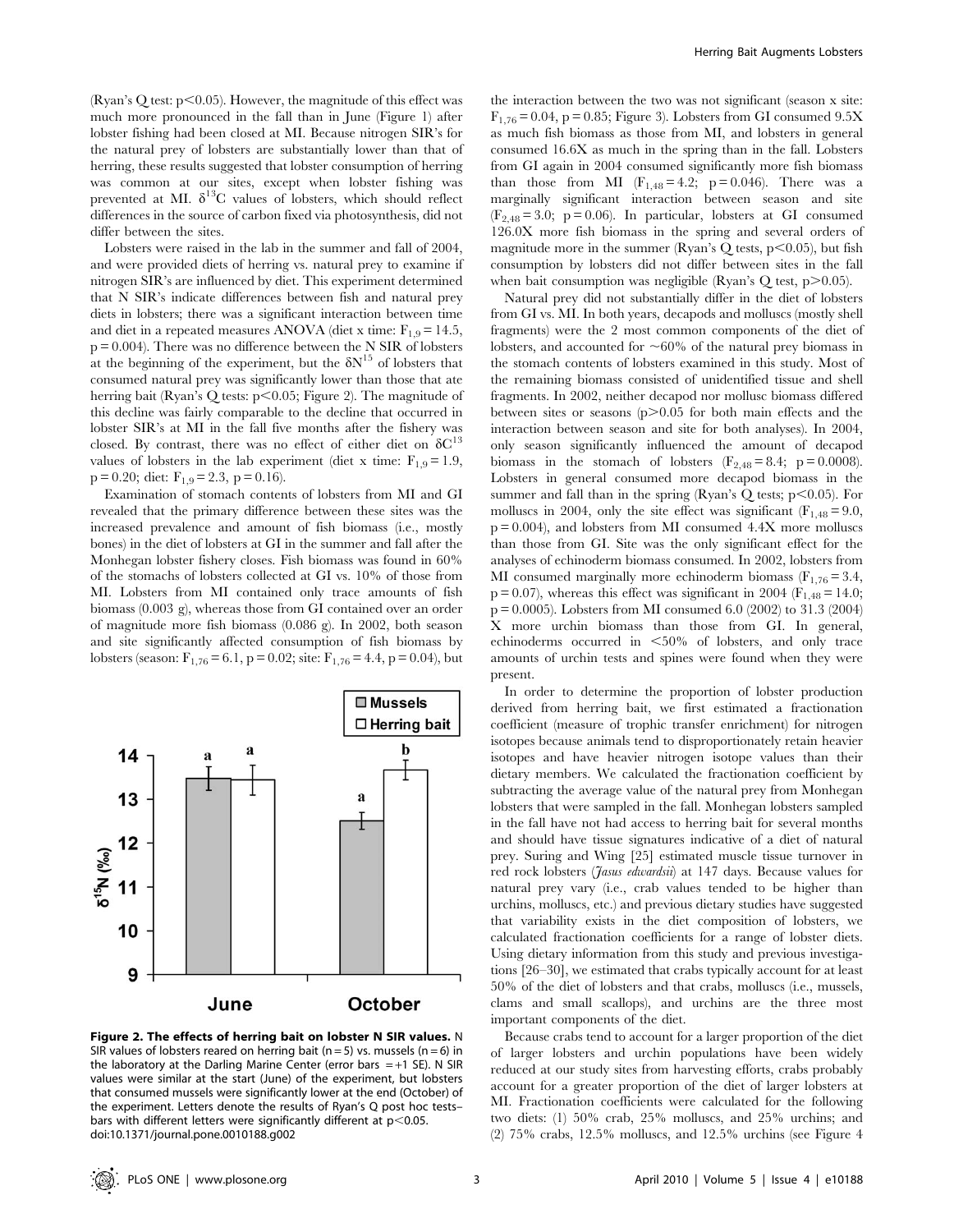

Figure 3. The diet composition of lobsters from Monhegan and Georges Islands. The effects of season (spring and autumn in 2002; spring, summer and autumn in 2004) and site (Monhegan Island vs. the Georges Islands) on a) fish, b) decapod, c) mollusc, and d) urchin biomass found in stomach contents of lobsters ( $n = 20$  in 2002;  $n = 8-10$  in 2004; error bars  $= +1$  SE). doi:10.1371/journal.pone.0010188.g003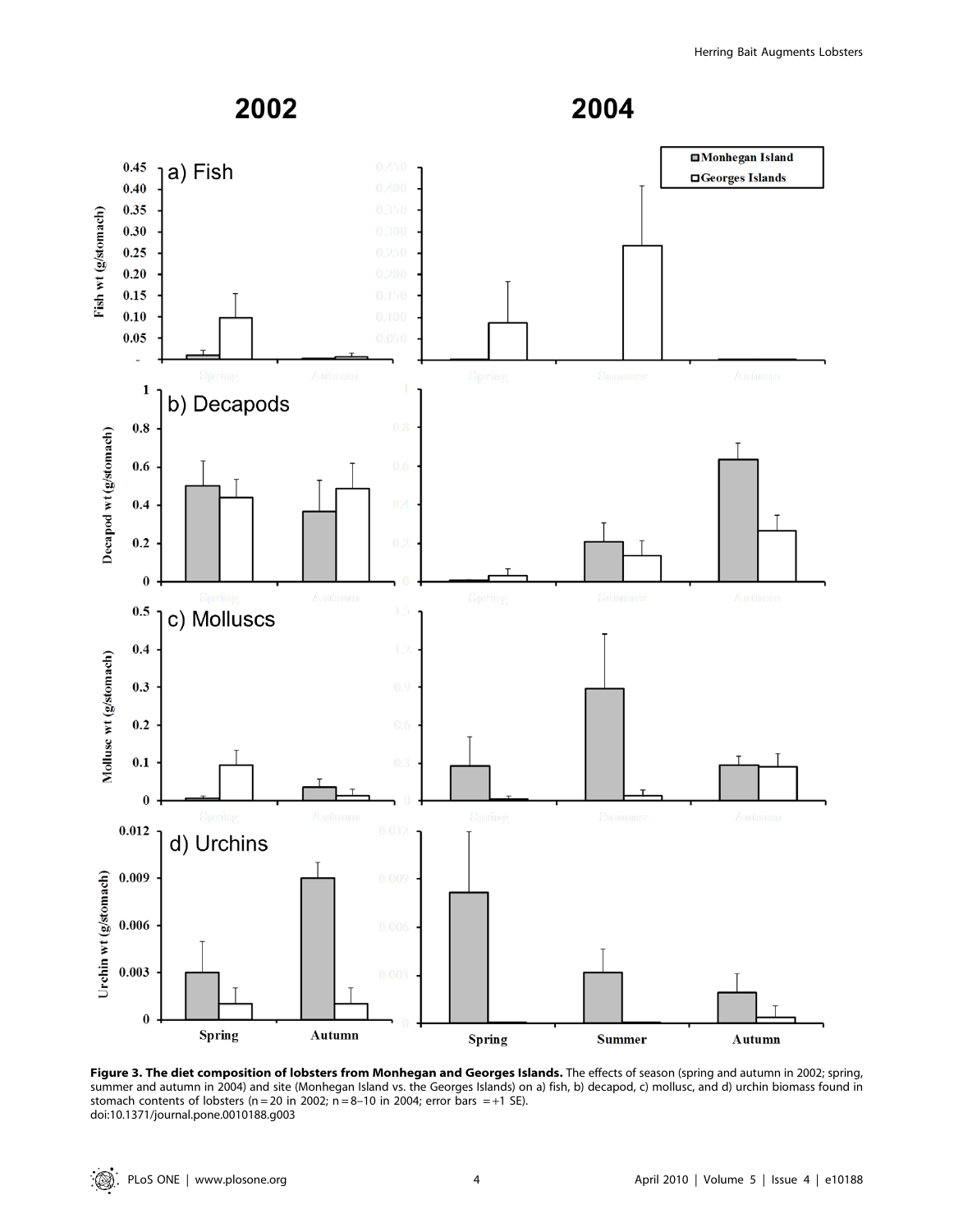

Figure 4. The effects of herring bait on lobster growth at the Georges Islands. Lobster growth rates at MI (seasonally closed) and GI (open) sites in 2002 ( $n=44$ ) and 2004 ( $n=92$ ). Lobsters at GI consistently outgrew those at MI even though lobster growth rates at both sites were lower in 2004 than in 2002 (error bars  $=+1$  SE). doi:10.1371/journal.pone.0010188.g004

for the derivation of the fractionation coefficient using the 50% diet). Fractionation coefficients varied from 2.4% (50% crab diet) to 1.5% (75% crab diet). The fractionation coefficient was then added to the value of herring to estimate the value of a lobster diet that is comprised solely of herring. We then used this estimate (100% herring diet) and the isotope values for MI lobsters sampled in October (100% natural prey diet) to determine the importance of herring in the diet of lobsters in mid-coast Maine. In particular, we compared these isotope values to MI lobsters from June, which recently had consumed herring bait, and calculated the relative proportion of lobster tissue derived by herring bait. Utilizing this method for each natural prey diet discussed above, we calculated that herring bait is responsible for deriving 33.3–44.6% of the tissue production of lobsters at GI.

#### Herring effects on lobster growth

Mark-recapture experiments revealed that both year and site (baited vs. bait-free) influenced lobster growth rates independently (i.e., the site x year interaction was not significant:  $F_{1,96} = 0.2$ , p = 0.62; Figure 5). Tagged lobsters recaptured from GI (baited) outgrew those from MI (seasonally bait-free) by 14.8% (treatment:  $F_{1,96} = 11.7$ , p = 0.0009). This effect was consistent across years even though lobster growth rates in general were greater in 2002 than in 2004 (Figure 5; year:  $F_{1,96} = 3.9$ , p = 0.05), presumably



Figure 5. Contribution of herring to the diet of lobsters in midcoast Maine. (a) Fractionation coefficients were calculated by subtracting the isotopic values of lobster prey from the value of MI lobsters from October that have not consumed herring recently. (b) Isotope values for lobsters that feed only on herring were calculated by adding the fractionation coefficient calculated above for lobsters to herring isotope values. Isotope values of lobsters that recently had access to herring bait (MI June samples) were then compared to the estimated isotopic value of lobsters that feed 100% on herring vs. completely on natural prey (MI October samples) to determine the proportion of herring in the diet of lobsters in mid-coast Maine when fishing is permitted. Error bars denote +1 SE. doi:10.1371/journal.pone.0010188.g005

because water temperatures in the summer and fall were colder in 2004 (Ocean water temperature data for the summer and fall of 2002 and 2004 available for mid-coast Maine region at www.gomoos.org). In spite of this annual difference in water temperatures, the pattern of greater growth at the baited site was consistent across both sampling years. Moreover, lobsters from GI in 2004 outgrew those from MI in 2002 by  $\sim$  10% even though the water temperature at MI in 2002 was warmer than the mean temperature recorded at the buoy nearest to the GI site in 2004 by  $0.5-1.2$ <sup>o</sup>C at  $2-20$  m depth. These results collectively suggest that temperature alone can not explain why the growth rates of tagged lobsters from MI and GI differed.

Recapture rates of lobsters that molted were substantially higher at MI (2.4%) than at GI (0.9%). This difference is likely due to reduced reporting of recaptured lobster from GI rather than differences in emigration rates, though we are unable rule out this possibility. Lobsters from MI were recaptured and reported by the  $\sim$ 15 fishers that were permitted to fish in this region when the fishery was open in 2002–2005. A couple of these lobster fishers also participated in tagging lobsters for this study, and every member of this lobster fishing group was very aware of the study. While the 2 project participants that fish around GI were extremely supportive, they represented a much smaller proportion of the entire fishery at that site. In comparison to MI, several hundred lobster fishers fish traps in the general vicinity of the Georges Islands in mid-coast Maine. These lobster fishers belong to several different coastal Maine communities, each with their own lobster fishing territory. Furthermore, they sell lobsters to dozens of different dealers along the middle of the coast, some of whom decided not to participate in this study.

#### Augmented value derived from herring bait subsidy

Using our growth estimates derived from the lobster tagging efforts at MI and GI, we estimated that 14.1% of lobster biomass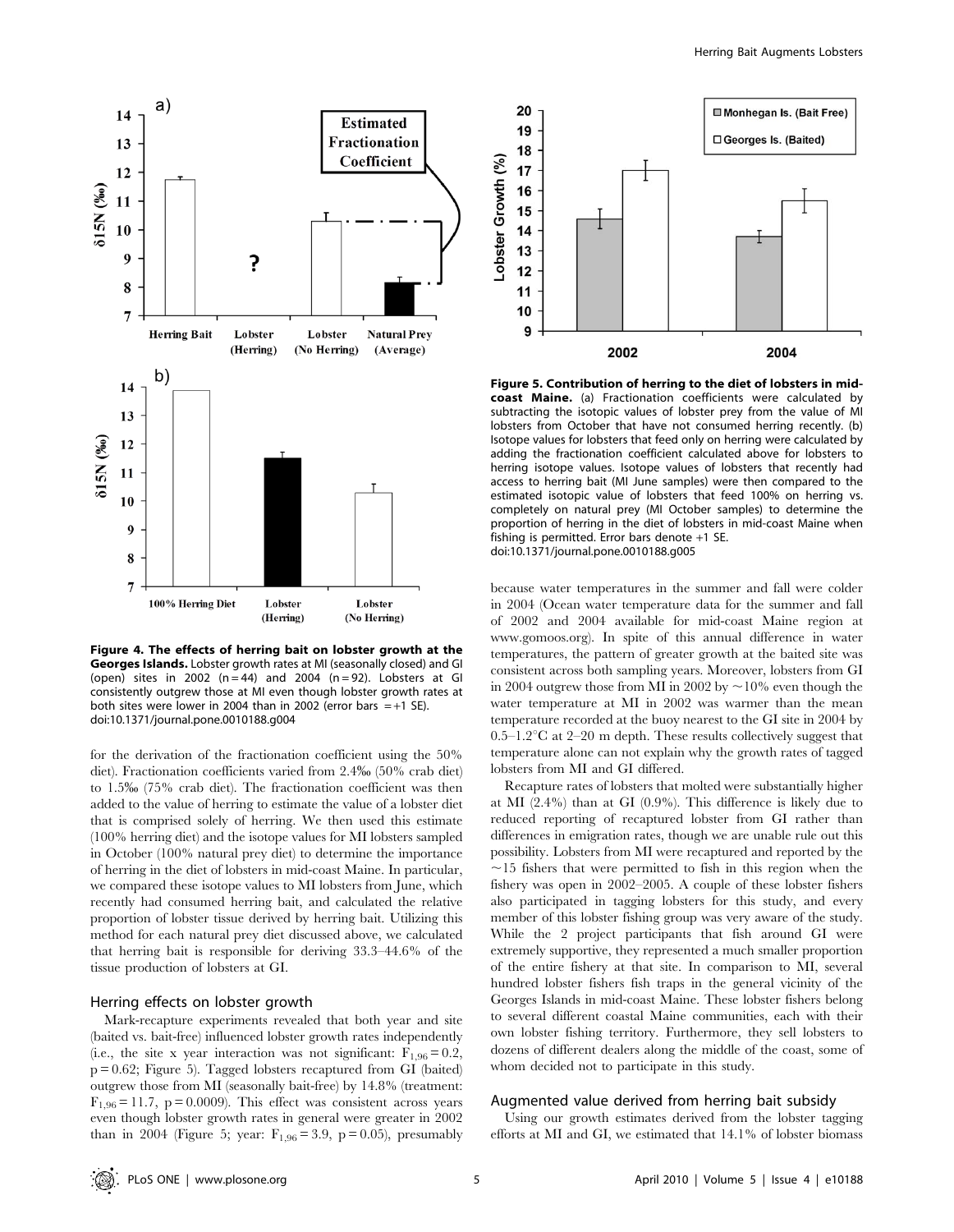in 2002 and 11.1% in 2004 was a result of the herring bait subsidy. Extrapolating to landings in the state of Maine, our results suggest that of the 28,860 MT of lobster landings valued at \$211.0 million in dockside value in 2002, up to an estimated 4,074 MT worth \$29.8 million were derived from herring bait use. In 2004, Maine lobster landings of 32,278 MT were worth \$286.7 million, with herring bait predicted to augment landings by an estimated 3,748 MT worth \$33.3 million. Restricting these estimates to midcoast Maine (i.e., from Sagadahoc County to Lincoln County) where sampling efforts were conducted still resulted in an estimated \$20.8 million (2,539 MT) in 2002 and \$25.5 million (2,512 MT) in 2004 of additional value to the lobster fishery from use of herring bait. As an alternative approach, we multiplied the annual herring landings of 103,396 MT by 70% to estimate that the annual amount of herring biomass used by the lobster fishery between 2000 and 2004 was 72,377 MT and multiplied this amount by an estimated trophic efficiency of 10% to calculate total potential augmented biomass of lobsters at 7,238 MT. Potential augmented biomass exceeded our estimates derived from empirical data by 85.4%, probably because our implicit assumption that 100% of herring bait was consumed by lobsters was violated and since some of this herring was used by the portion of the U.S. lobster fishery that is south of Maine.

#### Examination of possible confounding factors that may have influenced our results

To determine if factors other than herring bait may have influenced lobster growth rates at MI and GI, we examined

2002

bottom water temperature, habitat types, lobster densities, and prey availability (Figure 6). In 2002, the daily bottom water temperature at 2 m was significantly warmer at MI in the winter by 2.1<sup>o</sup>C (p $\leq$ 0.01), did not differ in spring (p $\geq$ 0.01), and was slightly warmer at MI by  $0.5^{\circ}$ C in summer and  $0.7^{\circ}$ C in fall  $(p<0.01$  for both tests). Temperature fluctuated among sites more substantially at 20 m. MI was warmer in the winter and fall by  $1.9^{\circ}$ C and  $0.4^{\circ}$ C, respectively, but was cooler in the spring by  $0.4^{\circ}$ C and the summer by  $2.4^{\circ}$ C (p $\leq 0.01$  for all tests). Although bottom water temperatures were generally cooler in 2004 than in 2002, seasonal trends and differences between MI and western Penobscot Bay in 2004 were consistent with those in 2002. At 2 m, bottom temperature was warmer at MI in winter by  $2.1^{\circ}$ C ( $p<0.05$ , cooler in the spring by  $0.6^{\circ}C$  ( $p<0.05$ ), and did not differ in the summer and fall  $(p>0.05$  for both tests). At 20 m, bottom water temperature again was warmer at MI in the winter by 1.7 $\mathrm{C}$ , but was cooler in the spring, summer and fall by 0.6, 2.0, and  $0.2^{\circ}\text{C}$ , respectively (p $\leq 0.01$  for all tests). In general, temperatures variations were slight except in the winter when MI was generally warmer and at 20 m in the summer when MI was slightly cooler than in western Penobscot Bay. Given that the Georges Islands are located further offshore than the buoy in Penobscot Bay and closer to Monhegan Island, the slight water temperature differences observed at these buoys are likely an overestimate of the actual differences in water temperature between MI and GI.

We examined whether lobster densities differed between sites because if densities were lower at the baited site, then these lobsters

## 2004



Figure 6. Bottom water temperatures in mid-coast Maine. Mean daily temperature data collected at MI and from Penobscot Bay (proxy for GI) from 2002 and 2004. Temperature was collected at depths of 2 and 20 m by the Gulf of Maine Ocean Observing System and are available at www.gomoos.org. doi:10.1371/journal.pone.0010188.g006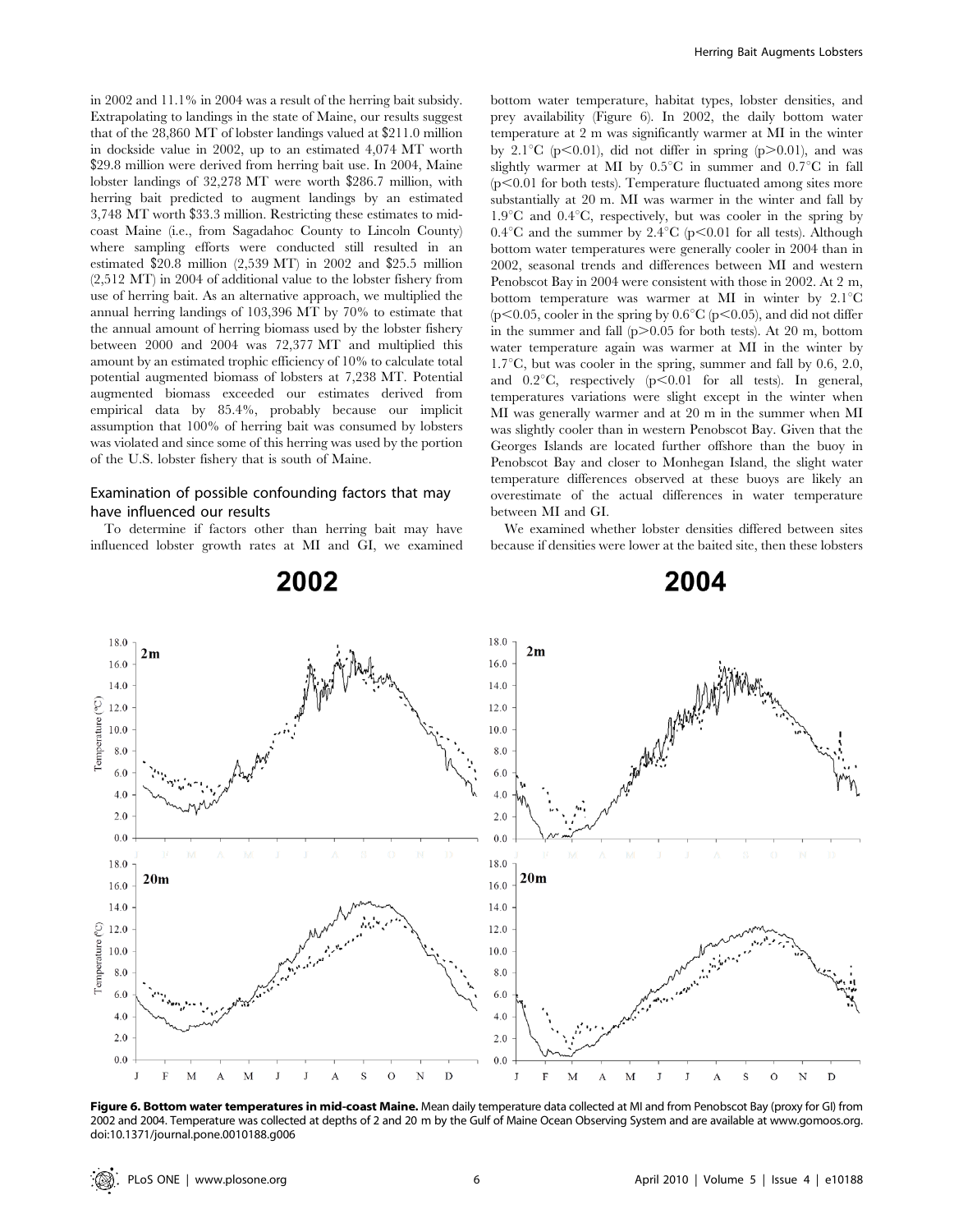may grow faster than those at the closed site because of reduced competition for food. We also quantified seasonal patterns in lobster densities to determine if the length of time that the fishery is closed at MI influences lobster density patterns between our sites. In 2002, closure status  $(F_{1,60} = 0.2, p = 0.66;$  open:  $0.6 \pm 0.1;$ closed: 0.6 $\pm$ 0.1), season (F<sub>1,60</sub> = 1.5, p = 0.23), or their interaction  $(F_{1,60} = 0.3, p = 0.61)$  did not affect the density of lobsters recorded in diver surveys. Again in 2004, there was no effect of site on lobster density  $(F_{1,234} = 2.3, p = 0.13)$ . However, there was a significant effect of season on lobster density ( $F_{2,234} = 8.2$ ,  $p = 0.0004$ , with densities higher in the summer  $(1.0 \pm 0.1$  SE) and fall  $(1.1\pm0.1$  SE) than in the spring  $(0.6\pm0.1$  SE). The interaction between site and season was marginally significant  $(F_{2,234} = 2.3, p = 0.10)$ . Mean densities did not differ between sites in the spring or summer, but were higher at the closed site in the fall (open:  $0.9\pm0.1$  SE; closed:  $1.4\pm0.1$ ). Lobster densities only differed between MI and GI in the fall of 2004, which is well after the seasonal increase in molting frequency that typically occurs during the summer.

The overall size distributions of lobsters collected in 2004 were consistent between sites (MI:  $n = 255$ ; GI:  $n = 307$ , Kolmogorov-Smirnov test Chi square = 5.8;  $p = 0.11$ ). Legal-size lobsters  $($ >83 mm CL) accounted for a larger percentage of lobsters at MI, but the next three largest size classes were more common at GI (Figure 7). The mean size of lobsters varied together with season and site (significant season x site interaction:  $F_{2,556} = 3.1$ ;  $p = 0.045$ ). The mean size of lobsters did not differ in the spring and the summer (spring:  $MI = 62.8 \pm 1.8$ ;  $GI = 60.9 \pm 1.2$ ; summer:  $MI = 62.4 \pm 2.1$ ;  $GI = 59.6 \pm 1.9$ ; Ryan's Q tests p $> 0.05$ ), whereas lobsters were larger at MI in the fall  $(MI = 56.9 \pm 2.8;$  $GI = 45.6 \pm 2.0$ ; Ryan's Q test p $< 0.05$ ). These results suggest that the size distributions and densities of lobsters were consistent between sites, and thus likely cannot explain why lobster growth rates at MI and GI differed.

Habitat characteristics did not differ substantially between sites. In particular, the proportion of cobble/boulder and algae observed in quadrat samples did not differ between MI and GI



Figure 7. Size-frequency distributions of lobsters from Monhegan and Georges Islands. The Carapace Length of lobsters captured in 1  $m<sup>2</sup>$  quadrat diver surveys conducted at MI and GI in 2004 was measured in order to compare the size-frequency distributions of lobsters between sites.

doi:10.1371/journal.pone.0010188.g007

(cobble/boulder:  $Z = -0.6$ , p = 0.56; algae:  $Z = -1.5$ , p = 0.15). Cobble/boulder typically covered at least 50% of the quadrat at both sites (mean rank at  $MI = 2.8$ ;  $GI = 2.7$ ), whereas algae cover was slightly lower than cobble/boulder  $(MI = 2.3; GI = 1.9)$ . The proportion of quadrats covered by shell material was significantly greater at MI than at GI, but shell cover was low at both sites:  $MI = 0.7$ ;  $GI = 0.5 (Z = -2.2, p = 0.03)$ . Finally, shelter availability did not differ between sites:  $MI = 1.6$ ;  $GI = 1.6$  (Z = -0.3,  $p = 0.80$ ).

Prey densities at MI and GI suggested that prey availability is comparable, although some prey groups did differ between sites. Gastropod densities did not differ between sites  $(F_{1,66} = 1.6,$  $p = 0.22$ ), but did vary with season (F<sub>2,66</sub> = 4.5, p = 0.01). Gastropods were most common in the fall  $(2.2 \pm 1.0$  per m<sup>2</sup>), intermediate in the spring  $(0.8 \pm 0.5$  per m<sup>2</sup>), and absent in the summer. Bivalve densities significantly differed between sites  $(F_{1,66} = 151.2, p < 0.0001)$ , and were more abundant at GI than at MI (MI =  $17.0 \pm 3.3$ , GI = 198.6 $\pm 14.2$  per m<sup>2</sup>). However, the vast majority of these bivalves were large  $(i.e., >50$  mm shell length) horse mussels that existed in hummocks and thus were probably not available for consumption by lobsters. Examination of the density of bivalves other than adult horse mussels suggested little difference between MI and GI ( $F_{1,66} = 1.1$ , p = 0.29). Urchin densities did not differ between sites  $(F_{1,66} = 0.7 \text{ p} = 0.39)$ , but there was a trend  $(F_{2,66} = 2.9, p = 0.06)$  of more urchins in the fall  $(4.5\pm2.0 \text{ per m}^2)$  then the spring  $(1.3\pm0.7 \text{ per m}^2)$  or summer  $(0.5\pm0.4$  per m<sup>2</sup>). Finally, crab densities varied with both site  $(F_{1,66} = 8.4, p = 0.004)$  and season  $(F_{2,66} = 4.8, p = 0.009)$ . Crab densities were higher at MI ( $0.8 \pm 0.1$  per m<sup>2</sup>) then at GI ( $0.5 \pm 0.1$ per m<sup>2</sup>). Similar to gastropods and urchins, crab densities were highest in the fall  $(0.8 \pm 0.1$  per m<sup>2</sup>), intermediate in the spring  $(0.6 \pm 0.1 \text{ per m}^2)$ , and lowest in the summer  $(0.4 \pm 0.1 \text{ per m}^2)$ . The interaction between site and season was not significant for any of the different prey categories  $(p>0.10$  for all site \* season interactions).

#### Discussion

In general, biomass production can be augmented by two potentially independent mechanisms: Either (1) by a population increase or (2) by increased growth rates. Our study investigated whether this second mechanism explains a portion of the increased lobster landings in Maine. We found that lobsters at our baited site (GI) outgrew those at the closed site by 15%. Results from nitrogen SIR and stomach content analyses indicate that fish such as herring is an integral component of the diet of sublegal lobsters in the Gulf of Maine.

These findings are based on a single pair of sites because we were unable to adequately replicate our control (i.e., bait-free) site in mid-coast Maine. Currently, the waters surrounding Monhegan Island constitute the only seasonal closure in coastal Maine. This limitation of our experimental design has important implications for the interpretation of our analyses. Hurlbert [31] warned against the use of inferential statistics when treatments are not replicated, even if the samples may be. Oksanen [32] countered this argument by pointing out that ecologists must choose between sacrificing the appropriate spatial and temporal scale at which to conduct an experiment in order to achieve adequate replication vs. using the appropriate scale without adequate replication. Given that lobsters are extremely mobile, we chose conducting a largescale, unreplicated experiment over using mesocosms or cages that confine lobsters to a small amount of area and potentially bias their behavior. Although this latter approach may prove to be informative, we question whether it would reveal large scale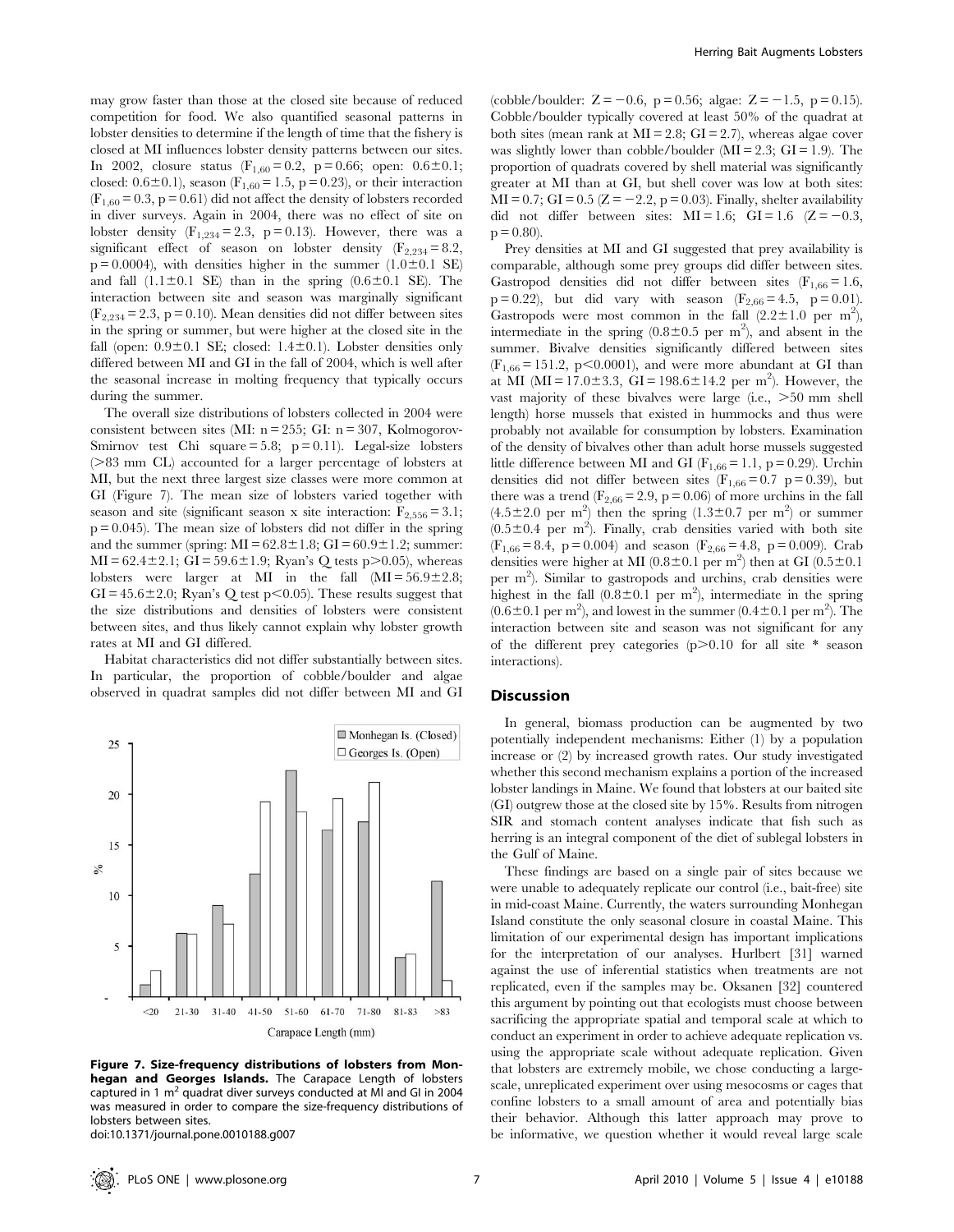processes that seem to be inherent in our system. To the degree possible, we have attempted to rule out possible confounding factors such as bottom temperature, lobster density, natural prey availability, and habitat types that could explain why we found differences in the diet and growth of lobsters between our sites (see Materials and Methods and Results sections entitled 'Examination of possible confounding factors that may have influenced lobster growth). We have also attempted to avoid over-extrapolating these results given the limitations of inadequate replication [31,33].

Additional approaches have been suggested when scientists are incapable of achieving adequate replication. For example, one possible approach would be to compare a single treatment with replicated controls [32]. While we are unable to create a replicate bait-free area, this study would benefit from future investigations of lobster growth rates at other heavily baited sites in mid-coast Maine. Another approach involves the use of meta-analysis [32,33], which may be appropriate to address the broader question of whether bait is augmenting fisheries globally. The one other published study of which we are aware of used a massbalance equation and estimated that bait accounted for up to 13% of the diet of western rock lobsters in Western Australia [34]. Although the sample size is too small and inhibits the use of metaanalytical approaches, the concordance in results between this and our study suggest a more general mechanism.

While the use of herring bait in lobster traps is the most plausible explanation for the increase in fish in the diet of lobsters in GI, we cannot rule out other possibilities. Lobsters could be consuming herring that are available on the bottom after natural mortality events. Yet the availability of herring from natural mortality events is likely very low, especially when compared to the amount of herring entering the system via traps. The abundance of many forage species including Atlantic herring, alewives, and sardines is greatly reduced in coastal Maine compared with historical levels [35]. The relative absence of fish in the diet of lobsters from MI also suggests that it is not typically an important dietary source in areas when fishing is closed. Although lobsters are scavengers and consume a wide diversity of prey, previous studies have demonstrated that crabs, bivalves, and urchins are the most important natural sources of prey in their diet [23,26,36].

Lobsters at GI may also be consuming other species of fish that reach the bottom through natural mortality events or that are discarded from the lobster and other fisheries. Yet populations of many other traditionally important fish predators such as cod, cusk, wolffish, and Atlantic halibut currently are also greatly diminished in coastal Maine [37], so it is unlikely that much natural or anthropogenic biomass is available to lobsters from these sources. The current number of fishers in these fisheries in coastal Maine has diminished to a small percentage of the historical abundance. Lobsters could also be consuming carrion from fish that are still prevalent in coastal Maine such as cunner (Tautoglabrus adspersus) and sculpins (Myoxocephalus spp.), but the fish bones found in our stomach content analyses resemble herring bones more than either of these other species groups. Finally, while the lobster fishery uses species other than herring as bait, most of these have been filleted and are present as skeletons with minimal residual tissue. Thus they provide a scent to attract lobsters but little available food, unlike when herring is used as bait.

Recently it has been argued that herring bait subsidies have little to no effect on lobster landings because increases in lobster landings in Canada have been commensurate with those in the U.S. over the past three decades even though the Canadian fishery put a ceiling on effort in the 1970s [38]. However, it is currently unclear whether lobsters landed in Canada are food limited and subsequently if landings would have been greater had the

Canadian fishery continued to ramp up effort over the past 3 decades. Moreover, it is difficult to compare the ecology of lobsters from these two regions given the differences in the physical (i.e., water temperature, circulation patterns, benthic habitat, etc.) and biological (i.e., food availability, predator regimes, lobster densities, etc.) characteristics of the U.S. and Canadian waters. Furthermore, the amount of herring and other fish introduced as meal for salmon aquaculture has intensified over the past two decades in regions of eastern Canada such as the Bay of Fundy [39], which could serve as a bottom-up stimulus to Canadian lobster fisheries in lieu of trap increases.

A recent investigation attempted to replicate the current study using a site that is fished all year in eastern Maine and a seasonally closed site in the Bay of Fundy, Canada [40]. In this earlier study, growth was not augmented at the baited site. However, bait use is much lower in eastern Maine than it is in central Maine, suggesting that there may be a threshold over which bait augments lobster abundance. The sites used in this previous study were also much further apart to avoid the high abundance of aquaculture sites along the New Brunswick, CA-Maine, U.S. border. Several differences among the sites confounded whether bait is important, including natural prey availability, bottom water temperature, and tidal regime. The study did conclude that lobsters in this region are food limited, so that their growth would likely be influenced by fluctuations in natural prey and other sources such as bait from traps. This recent study also illustrates the difficulty of comparing lobster population dynamics in Canada and the U.S.

We have inferred that herring bait is augmenting lobster populations at GI, and potentially throughout coastal Maine where fishing is intense, whereas natural prey resources are likely limiting lobsters in the absence of bait subsidies at sites such as MI. Increased lobster production as a consequence of herring bait is likely reflected in greater landings because lobsters achieve legal size more rapidly and are potentially larger when harvested. Adult lobster mortality is most common either during or directly after moulting, so that requiring fewer moults to achieve legal size should increase the likelihood that a lobster survives until it is large enough to be harvested. Herring bait could also increase moulting frequency, which would increase the likelihood that lobsters that are legal size moult again prior to being landed. The lobster fishery currently accounts for a disproportionately large percentage of the total fishery value in the Gulf of Maine and was the single most valuable fishery in the United States between 1998 and 2004 (data on annual landings and economic values for U.S. fisheries from 1950–2006 available at www.st.nmfs.gov/st1/commercial/ landings/annual\_landings.html). Our results suggest that herring bait augments lobster landings by  $\sim$ \$20–25 million annually in mid-coast Maine. This estimate is likely conservative because we only measured growth change as a function of carapace length, which is a linear measurement, but weight gain scales with overall lobster size (a volumetric measurement). This estimate may also be conservative because we are capturing growth augmentation over one moult cycle, whereas lobsters consume bait for 2–4 moult cycles prior to achieving legal size. Although herring bait is also eaten by seals, crabs, fish, sea birds and other benthic fauna, our results suggest that lobsters are significant consumers of bait, with substantial economic consequences. Further economic analyses are needed to examine whether the costs associated with fishing at the current effort level are outweighed by this augmentation in lobster biomass from herring bait use.

Increasing awareness that the population dynamics of different commercially harvested species are potentially linked has garnered support for multi-species or ecosystem-based management strategies [3–5]. Our results illustrate that managing multiple fisheries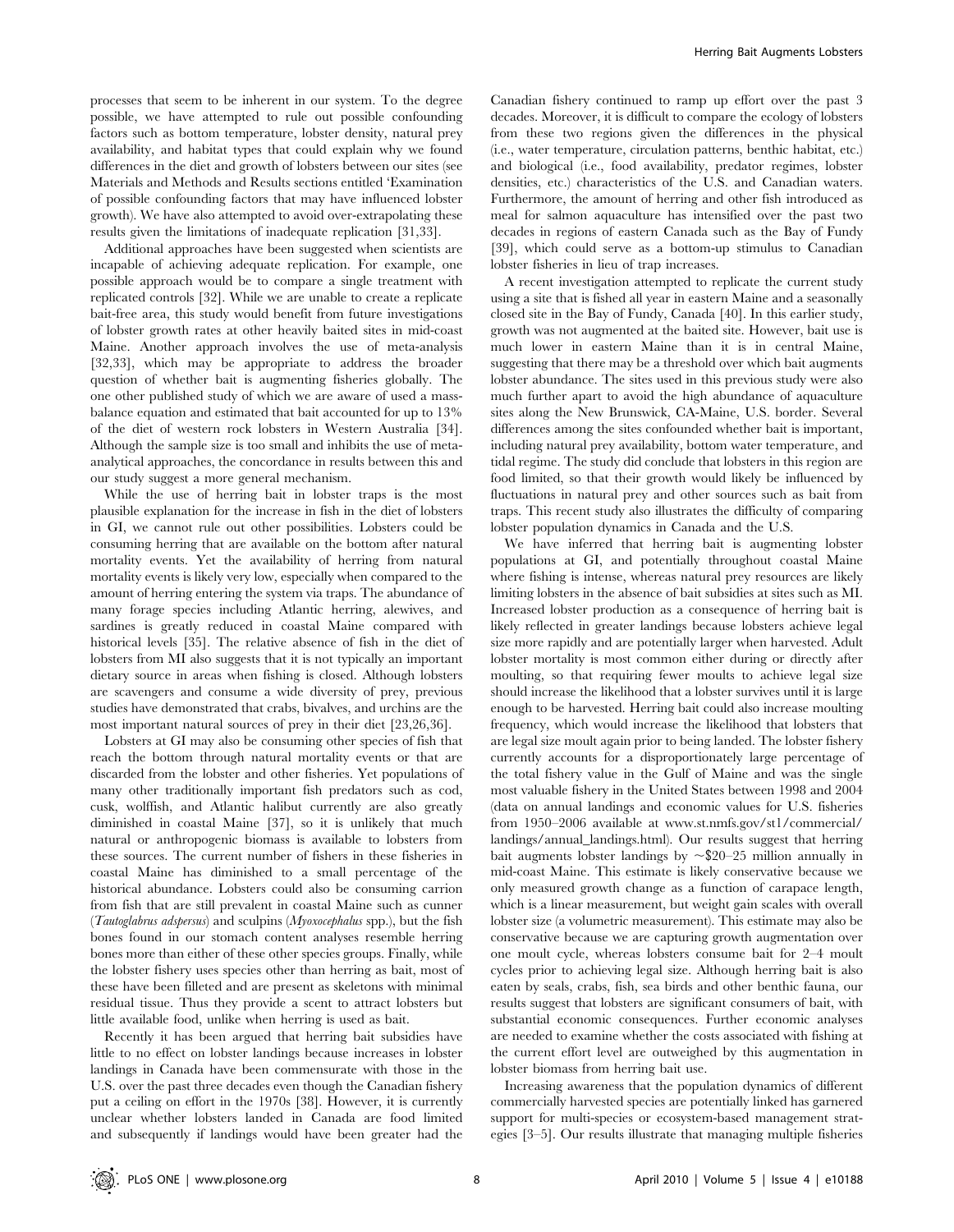should require consideration of cross-fishery interactions and their resultant effects on food web dynamics, and provide evidence that even apparently wild fisheries may constitute a communal form of aquaculture. By augmenting lobster populations, which are primarily fished within 5–10 km of the coast, herring subsidies are likely having additional indirect effects on interactions between lobsters and their natural prey. The lobster fishery has motivated over the past decade removal of  $\sim$ 10% of total herring stock biomass and up to 30–40% of that which is available in the Gulf of Maine [35]. Thus an enormous amount of biomass is transferred from the pelagic zone to the benthos. Interactions between these fisheries have ultimately increased the strength of benthic-pelagic coupling in the Gulf of Maine ecosystem.

Because herring are typically caught further offshore (i.e., 25– 50 km) in the Gulf of Maine, demand for herring from the lobster fishery also results in a net transport of biomass from offshore to nearshore waters. This decrease in herring biomass further offshore could result in either reduced availability of prey resources for slowly recovering species such as Atlantic cod or removal of predators and competitors of larval cod [41]. In other regions of the North Atlantic, cod condition, growth, and fecundity, which are potential indicators of stock productivity [42], have been linked to pelagic forage fish availability [43,44]. Thus interactions among these three fisheries could have cascading effects in both recipient (nearshore) and donor (further offshore) ecosystems in the Northwest Atlantic. Herring is a critical component of offshore and more recently inshore food webs, so that further investigation of these species interactions is merited.

#### Materials and Methods

#### Site selection

The Monhegan Island fishery, which encompasses 4–5 km radius around MI, was the only one that was seasonally closed in coastal Maine at the time of the study. Therefore, it was not possible to replicate a herring bait-free area. To avoid confounding our results by choosing sites that included differences other than fishing intensity and herring bait prevalence, we selected the Georges Islands as our baited site because it is proximal to Monhegan Island (i.e.,  $<$ 10 km apart).

#### Herring dietary contribution

Lobsters were collected in June and October of 2002 and 2003 and June, August, and October of 2004 for stomach content and stable isotope analyses (number of samples collected per site in each season: stable isotopes:  $n = 8-10$ ; stomach contents:  $n = 20$ ). Collected lobsters were dissected to obtain abdominal muscle tissue samples in the field, which were stored on ice in glass scintillation vials until frozen in the laboratory. A subset of samples  $(n=8 \text{ in } 2002 \text{ and } 2003 \text{ and } n=10 \text{ in } 2004 \text{ per each site and}$ season except for summer 2004) were freeze-dried and analyzed for nitrogen SIR's via an elemental analyzer (Carlo Erba NA 1500) interfaced via continuous flow to an isotope ratio mass spectrometer (Finnigan MAT 252). The effects of season (June and October), site (MI and GI) and year (2002, 2003, and 2004) on nitrogen SIR values were tested using a three-way ANOVA. The effect of year was not significant, so this factor was removed from the model and data were reanalyzed using a two-way ANOVA [45]. For the significant interaction between season and site, we conducted Ryan's Q post hoc pairwise tests because this test controls for the experimentwise type I error rate while providing maximum power [46].

During each sampling event, stomach contents were also removed and preserved in 5% formalin for analysis in the

laboratory. Total stomach contents were weighed, and individual items were identified, weighed, and enumerated (where possible). Stomach contents were lumped into four categories: fish, decapod, mollusc, and urchin biomass. In 2002, the effects of season (spring vs. fall) and site (MI vs. GI) on each major prey category were analyzed using MANOVA, which was significant  $(p<0.05)$ , and then separate two-way ANOVAs  $(n = 20)$ .

Lobsters that are molting are less likely to consume prey, and thus were excluded from the stomach content analyses in 2004. Lobsters form gastroliths, or calcareous sacs, on the exterior lining of their stomachs to preserve calcium during the molting process. We collected and weighed the gastrolith in order to create a molting index by dividing the weight of the gastrolith by the length of the carapace of the lobster. All stomachs where the gastrolith divided by the total length of the lobster exceeded 0.020 were classified as advanced premolt and excluded from stomach content analyses because a precipitous decline in stomach contents was noted in lobsters in this molt phase. Ten of 64 lobsters were excluded using this criterion. Although this index was not utilized in 2002, it was most useful in 2004 for lobsters collected in the summer when molting frequency is high. In 2004, the effects of season (spring, summer, and fall) and site (MI vs. GI) on lobster consumption of fish, decapod, mollusc and urchin biomass were analyzed again using MANOVA followed by separate two-way ANOVAs. In both years, stomach content data required second- to eighth-root transformations to remove heterogeneity of variances.

Sublegal (66–83 mm) lobsters were raised in the laboratory from June until October of 2004 on diets consisting of herring vs. natural prey to determine if nitrogen SIR's are influenced by diet. Lobsters were maintained in captivity in the flowing sea water system of the Darling Marine Center, University of Maine, which is located in Walpole, Maine. Lobsters were housed in  $0.5 \times 0.8 \times 0.3$  m (l $\times w \times d$ ) sea tables (n = 7 for each diet) with continuous sea water. Lobsters were fed  $\sim 50$  g of herring or natural prey (a mixture of horse mussels Modiolus modiolus and blue mussels Mytilus edulis) every 2 to 3 days throughout the experiment. Lobster tanks were cleaned once a week to remove any recently settled invertebrates that might confound our results.

Lobster tissue was collected for SIR analysis at the beginning of the lab experiment by carefully removing the posterior left appendage from each lobster, removing the tissue from the exoskeleton, and freezing each tissue sample in a glass scintillation vial. At the completion of the experiment, muscle tissue was dissected from the right posterior appendage and the abdomen (similar to above samples) and frozen in separate scintillation vials in order to determine if SIR values vary for these different tissue types. During the course of the experiment, 3 lobsters expired (1 fed natural prey and 2 herring). Because individual lobsters were sampled several times throughout the study, these data were analyzed using repeated measures ANOVA with diet as the main factor and date as the repeated measure.

#### Herring effects on lobster growth

In order to assess the effects of herring bait on lobster growth, we conducted mark-recapture experiments at seasonally closed (MI) and open (GI) sites in 2002 and 2004. Prior to the onset of molting that is typical in late summer in the Gulf of Maine, lobsters were tagged in June and early July in each year with streamer tags (Floy Tag Co.–FTSL-73), which were implanted in the muscle tissue directly between the carapace and abdomen. We tagged a total of  $\sim$ 3000 lobsters in each year in late spring and early summer prior to the molting season at MI and GI (lobsters were measured, sexed, tagged, and released at closed and open sites). Lobsters were recaptured in October of each year via diver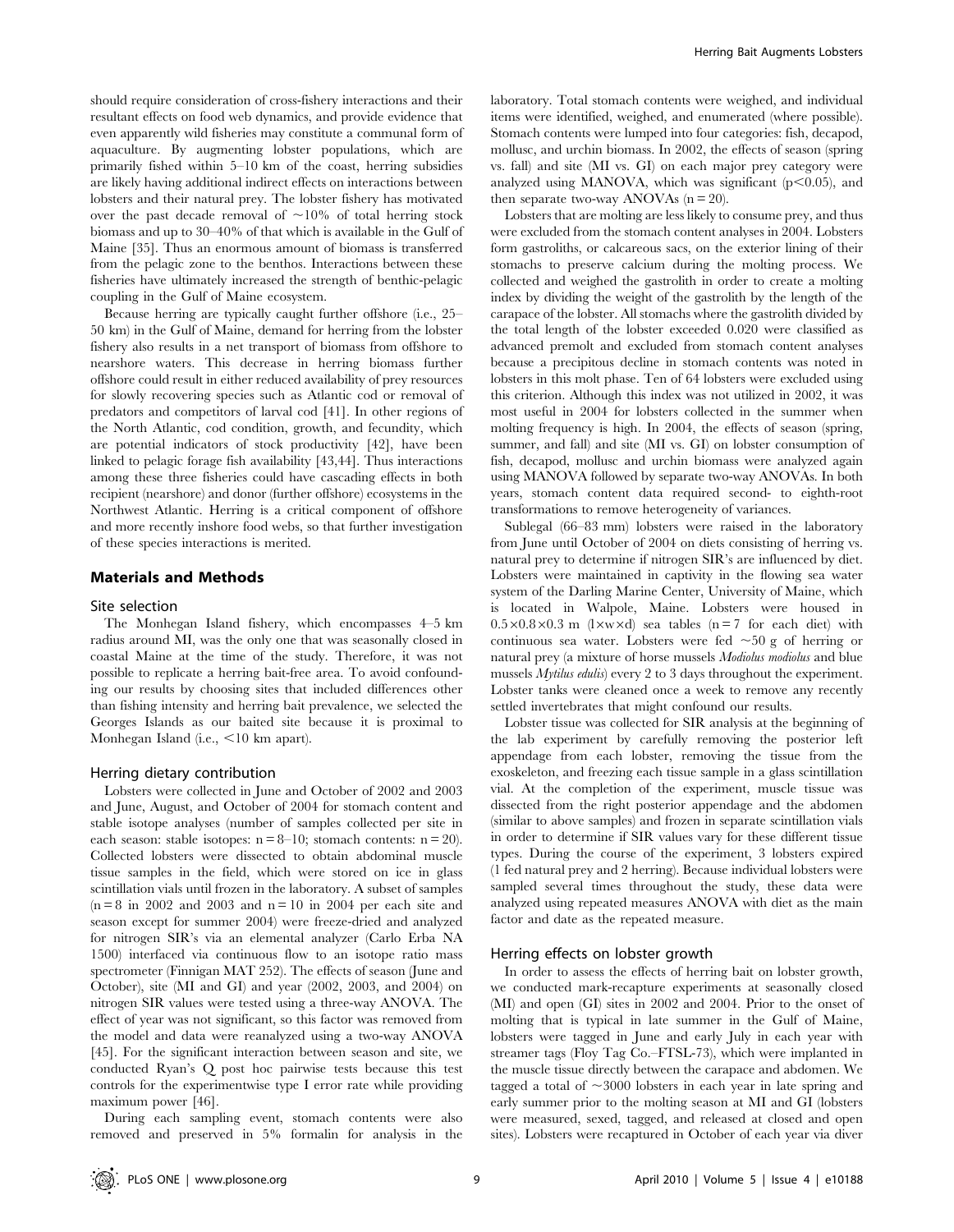collection and trapping at our experimental sites. We also recovered tagged lobsters through a tag reward system with the commercial lobster fishing industry in mid-coast Maine. We quantified the percent growth of those that molted for seasonally closed vs. open sites. The effect of herring bait presence on lobster growth was analyzed using a two-way ANOVA with site (MI and GI) and year (2002 and 2004) as the two factors.

#### Augmented value derived from herring bait subsidy

To determine the value of the herring bait subsidy to the lobster fishery, we first used the difference in lobster growth between GI and MI to calculate to the proportional augmentation in lobster growth at GI from herring bait:

$$
G_{GI} - G_{MI}/G_{GI} \tag{1}
$$

where  $G<sub>GI</sub>$  and  $G<sub>MI</sub>$  were the percent growth of recaptured lobsters at GI and MI, respectively. We then multiplied this estimate of bait augmentation of lobster growth in each project year (2002 and 2004) by the average lobster fishery landings value for Maine during that year to estimate the proportion of landings value attributable to herring bait use. Data on the value of lobster landings in Maine by county from 1964–2006 were obtained at www.maine.gov/dmr/index.htm. Because our study was focused in the central part of coastal Maine, we recalculated this subsidy including only counties in central Maine (Hancock, Knox, Lincoln, Sagadahoc, and Waldo). We then used estimates of herring landings from 2000–2004 [35] to calculate the amount of herring that was used annually as bait. Although it is currently unknown exactly how much of landed herring is used as bait by the lobster industry, fishery scientists have estimated that approximately 70% of herring landings end up being used as bait by the lobster fishery [47,48]. Finally, we multiplied this estimate of the amount of herring used as bait by an estimated trophic efficiency of 10% [49,50] to establish the total potential subsidy to the lobster fishery in order to compare it with the estimates derived above.

#### Examination of possible confounding factors that may have influenced our results

Because we were unable to replicate this experiment, we examined whether several biotic and abiotic factors other than herring bait availability differed between MI and GI, and consequently could have confounded our results. Water temperature has been shown to influence lobster growth rates [51]. Gulf of Maine Ocean Observing System (GoMOOS) ocean temperature data from this region of the coast was utilized to examine seasonal temperature trends in water at depths of 2 and 20 m near our sites in 2002 and 2004. In particular, ocean water temperature data from western Penobscot Bay (PB), which is slightly  $(>=5-10 \text{ km})$  more inland than our sites and consequently likely results in slightly warmer water than our GI site, was compared with water just south of MI. Paired t-tests were used to examine whether daily temperatures differed seasonally among sites for each depth during both study years.

A second possible confounding factor that could have influenced lobster growth rates is the effect of lobster density. Specifically, if lobster densities were lower at the baited site, then these lobsters may grow faster than those at the closed site because of reduced competition for food. In the summer and fall of 2002 and the spring, summer and fall of 2004, we conducted diver surveys of lobster density using 16 replicate 1-m<sup>2</sup> quadrats in 2002 and 40 replicate quadrats in 2004 at MI and GI. Quadrats were randomly

dropped onto cobble/boulder habitat. All lobsters within each quadrat were collected and counted. The effects of site (MI and GI) and season (2002: spring and fall; 2004: spring, summer, and fall) on the densities of lobsters were analyzed using separate twoway ANOVAs for each year. In addition, the proportion of the quadrat that contained algae, shell, and cobble/boulder habitat was quantified using the following categories  $(0 = not$  present;  $1 = 0$ –25% cover;  $2 = 25-50$ % cover;  $3 = 50-75$ % cover; and  $4 = 75\% - 100$  cover). The number of quadrants that contained shelter was also counted within each quadrat. Each lobster that was collected in 2004 during quadrat surveys and for diet analysis was measured (carapace length [CL]) in order to compare the size frequency distributions of lobsters at both sites. The overall size distributions of lobsters collected at MI and GI were compared using a Kolmogorov-Smirnov test. Finally, we analyzed the effects of site and season on the mean size of lobsters using a two-way ANOVA.

In addition to choosing locations that were as proximal to each other as possible to avoid differences in water temperature and other environmental variables confounding our results, we attempted to avoid selecting biologically different sampling locations. For instance, we selected locations that contained a mixture of bottom types (rock ledge, cobble/boulder, and sand/ mud) at both MI and GI where juvenile lobsters typically aggregate [10]. We were unable to quantify the relative proportion of each habitat type at our sites because bottom habitat maps are currently unavailable for this region of the coast. However, we examined whether the percent cover of algae, shell and cobble/ boulder habitat and shelter availability differed between quadrat surveys conducted at MI and GI using Mann-Whitney U tests. These tests are meant to inform whether lobster density surveys were conducted in comparable habitat at both MI and GI.

A fourth possible confounding factor is the possibility that prey densities differed between sites. During lobster surveys in 2002 and 2004, cancer crabs were also collected and enumerated. The effects of season and site on crab densities were analyzed using separate two-way ANOVAs for each year. In the spring, summer, and fall of 2004, we also conducted diver surveys at MI and GI using  $0.25 \text{ m}^2$  quadrats to collect other potential invertebrate prey. All bivalves, urchins, and gastropods were collected and enumerated within each of 12 quadrats conducted at each site per season, and the effect of season and site on each prey category was analyzed using separate two-way ANOVAs. All sampling efforts described above were conducted following the Gulf of Maine Research Institute's guidelines for animal involvement in research.

#### Acknowledgments

We thank P. Poland, M. Myrick, T. DeGraaf, K. Williams, M. Smith, and D. Gayer for assistance in the field; C. Wilson, R. Wahle, B. Steneck, L. Incze, M. Dunnington, L. Churchill, and the Gulf of Maine Research Institute for technical and administrative assistance; the lobster fishing communities from Monhegan, Cushing, Friendship, and Port Clyde for reporting recovery of tagged lobsters; G. Trussell, B. Silliman, and A. Pershing for comments on the initial manuscript; M. Tlusty, J. Byrnes, N. Geraldi, and 4 anonymous reviewers for many thoughtful suggestions on how to improve the manuscript; and the Gulf of Maine Ocean Observing System for collecting and publishing ocean temperature data. This manuscript is contribution #28 from UNE's Marine Science Center.

#### Author Contributions

Conceived and designed the experiments: JHG EJC POY. Performed the experiments: JHG AJB JG MW. Analyzed the data: JHG. Contributed reagents/materials/analysis tools: JHG EJC. Wrote the paper: JHG POY.